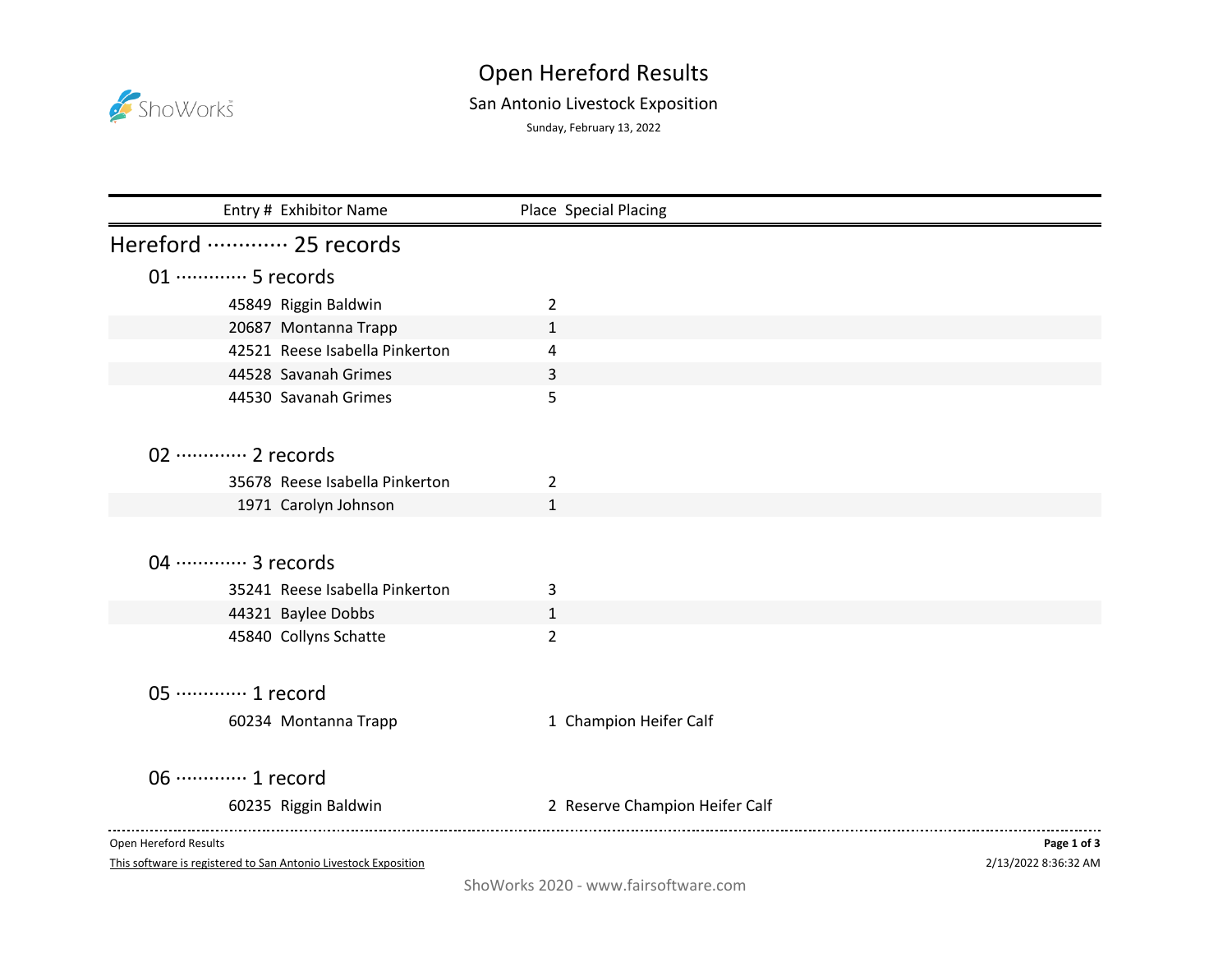| Hereford  25 records<br>06 ············· 1 record<br>08 ………… 3 records<br>45883 Shelby Chachere<br>$\mathbf{1}$<br>44340 Colton Dobbs<br>$\overline{2}$<br>3<br>20685 Montanna Trapp<br>10 ············· 1 record<br>60238 Shelby Chachere<br>1 Champion Intermediate Heifer<br>11 ………… 1 record<br>60239 Colton Dobbs<br>2 Reserve Champion Intermediate Heifer<br>14 ………… 1 record | Entry # Exhibitor Name | Place Special Placing |
|--------------------------------------------------------------------------------------------------------------------------------------------------------------------------------------------------------------------------------------------------------------------------------------------------------------------------------------------------------------------------------------|------------------------|-----------------------|
|                                                                                                                                                                                                                                                                                                                                                                                      |                        |                       |
|                                                                                                                                                                                                                                                                                                                                                                                      |                        |                       |
|                                                                                                                                                                                                                                                                                                                                                                                      |                        |                       |
|                                                                                                                                                                                                                                                                                                                                                                                      |                        |                       |
|                                                                                                                                                                                                                                                                                                                                                                                      |                        |                       |
|                                                                                                                                                                                                                                                                                                                                                                                      |                        |                       |
|                                                                                                                                                                                                                                                                                                                                                                                      |                        |                       |
|                                                                                                                                                                                                                                                                                                                                                                                      |                        |                       |
|                                                                                                                                                                                                                                                                                                                                                                                      |                        |                       |
|                                                                                                                                                                                                                                                                                                                                                                                      |                        |                       |
|                                                                                                                                                                                                                                                                                                                                                                                      |                        |                       |
|                                                                                                                                                                                                                                                                                                                                                                                      |                        |                       |
|                                                                                                                                                                                                                                                                                                                                                                                      |                        |                       |
|                                                                                                                                                                                                                                                                                                                                                                                      |                        |                       |
| 60244 Shelby Chachere<br>1 Grand Champion Female                                                                                                                                                                                                                                                                                                                                     |                        |                       |
|                                                                                                                                                                                                                                                                                                                                                                                      |                        |                       |
| 15 ············· 1 record                                                                                                                                                                                                                                                                                                                                                            |                        |                       |
| 60245 Colton Dobbs<br>2 Reserve Grand Champion Female                                                                                                                                                                                                                                                                                                                                |                        |                       |
| 17 ············· 1 record                                                                                                                                                                                                                                                                                                                                                            |                        |                       |
|                                                                                                                                                                                                                                                                                                                                                                                      |                        |                       |
| 45585 Shelby Chachere<br>$\mathbf{1}$                                                                                                                                                                                                                                                                                                                                                |                        |                       |
| 20 ············· 1 record                                                                                                                                                                                                                                                                                                                                                            |                        |                       |
| 60240 Shelby Chachere<br>1 Champion Bull Calf                                                                                                                                                                                                                                                                                                                                        |                        |                       |
|                                                                                                                                                                                                                                                                                                                                                                                      |                        |                       |

Open Hereford Results

This software is registered to San Antonio Livestock Exposition